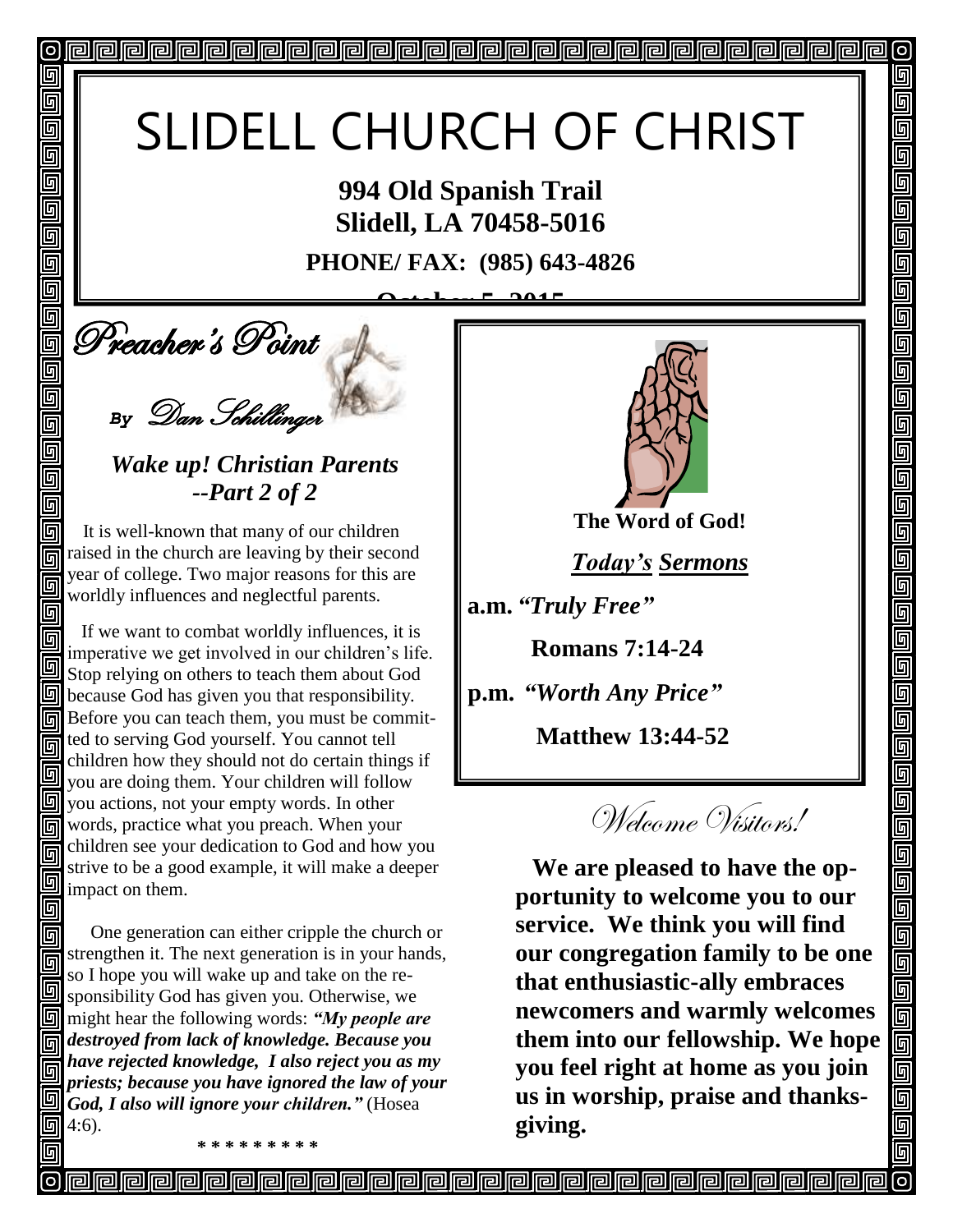[o]

# Upcoming Sermon Series

Beginning in about three weeks, the elders are planning to begin a Sunday morning sermon series on discerning God's will as it pertains to matters of marriage, divorce and remarriage. Dan will present the first lesson but the elders will preach most of the remaining sermons.

回

回

000000

<u>glal</u>

回  $\overline{\mathbb{F}}$ 回  $\Box$ 回 靣 回

5

回

# "*REMEMBER IN PRAYER &* " *ENCOURAGE"*

With Visits, Calls, & Cards

 **The Family of Jaime Molina** - suffering diabetes-related stresses on an ongoing basis, **E** especially the children Lacey and Bubby.

 **Roger Whitley** (in-law of the Moragnes) suffering from emphysema in North Carolina..

 **Angel Mangus** (of Houston, TX, niece of Carl Mangus) - afflicted with inoperable stage 4 brain  $\Box$  cancer.

回 **Jase Roig** (premature infant son of Colton Roig) - growing and showing some signs of good **development, though he is still afflicted with an** arachnoid cyst in his brain, and cardiac openings that have not yet healed. 同

回  **Marie Peterson** - had a hysterectomy this Week and is recovering in room 309 at Ochsner Medical Center, North Shore, on E. Gause.

回 **Tod Grabert** - facing serious back surgery **n** tomorrow in the Lacombe Hospital involving the **removal of some present hardware.** 

回 **Walter Acker, Jr.** ("Butch") - recently hospi- $\overline{5}$  talized with fluid congestion in his heart.

回  **Dwight Jones** - still healing very well follow- $\boxed{6}$  ing his recent prostate removal surgery. He is out and about some, but not yet returned to work. 同

同  **Ronald Molina** (Gerald's brother, in E. **同** Tennessee) - diagnosed with prostate cancer.

 **Mildred Tymkiw -** staying now at her daughter's home here in Slidell as she strives to recover from complications following her recent heart-valve surgery. She is walking some now.

回

画

olei

<u>|o|g</u>

回

g<br>g

回

u<br>Du

900

回

 **Jerry Kimbrough** (former member here, now at the church of Christ at S. Baton Rouge) - diagnosed with cancer in his eye, and will be undergoing chemotherapy soon. Î

 **Ken Jones** - thanksgiving that he has now recovered pretty well from his annual September post-traumatic stress syndrome.

 **Shirley Ervin** - thanksgiving that she is healing well following recent neck surgery and is striving now to return to normal activity levels.

 **Lucille Delaney** (Dorothy's daughter-in-law, near Hattiesburg) - recovering from about a foot of her intestine being removed.

 **Stephanie Smith** (sister of Kevin Cox) - needs surgery for her right shoulder, but a calcium deficiency won't permit this now.

 **Anna Jones** (Mr. Dale's daughter) -hospitalized briefly a week ago for an unexplained loss of vision in one eye.

 **Jaimie and Jessica** (two of Molina's daughters) - that they would get their spiritual life together.

**Margaret Schillinger** - experiencing some limited relief from her recent knee-pain flare-up.

**Fairie Roig** - also has a recent flare-up of pain in her right knee.

**Zach Steele** - for success and healing through the process of receiving his long-awaited bone marrow transplant.

**Rosa Nuñez** (good friend of the Vargas family) - having serious painful health problems.

**Jessica Fowler** (Jesse and Shirley's granddaughter, a resident of Lockport, LA**)** - has some vexing problems besetting her.

**Roy Carter, Jr.** - healed completely now from an apparent insect bite.

**Terri Jones** - pray that she'll come to feel

<u>o popopopopopopopopopopopopopopopopo</u>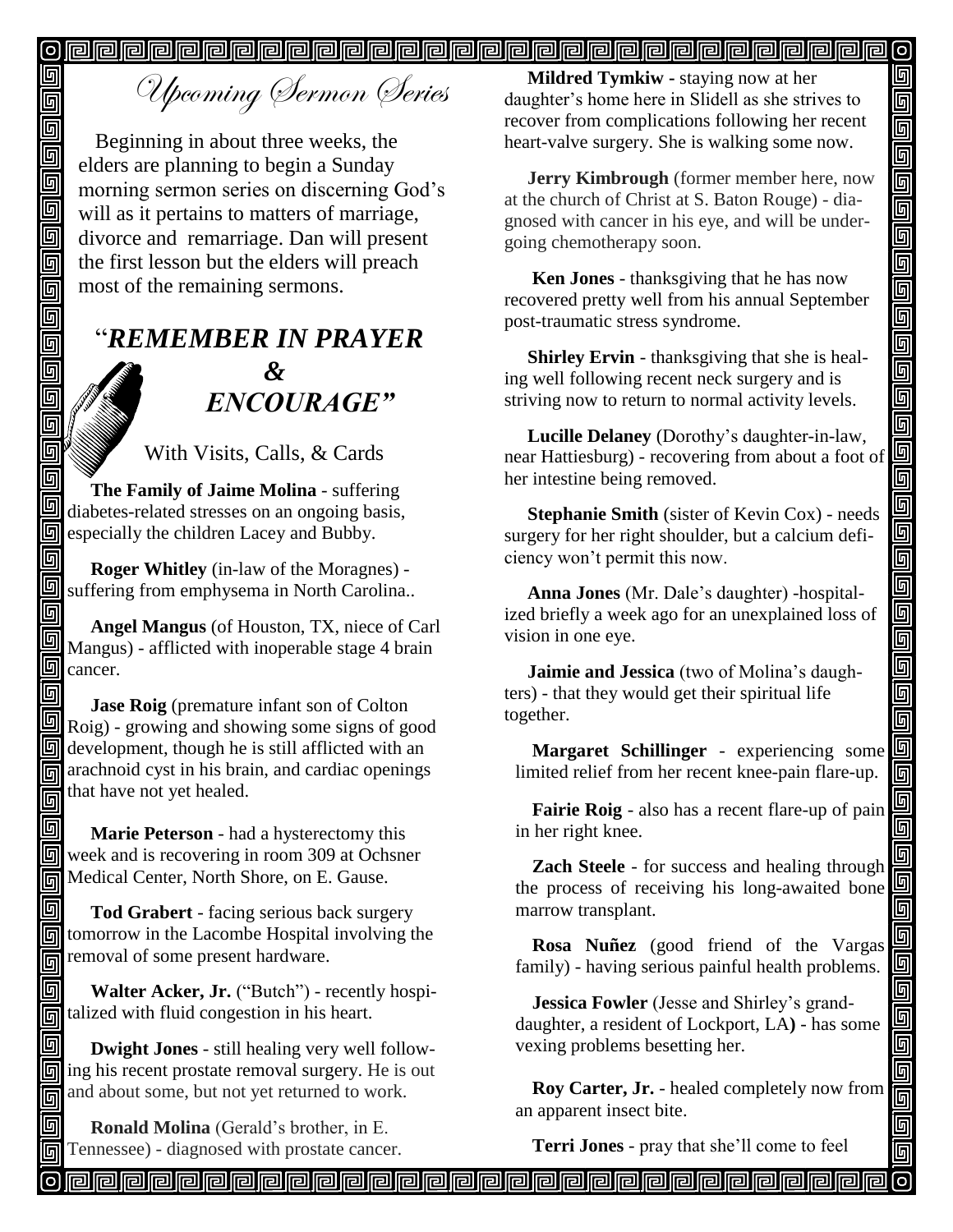#### 01  $\left[ \circ \right]$

better through her negative phases in her Epstein-Barr disorder.

団 回

回 同 回 回 靣

回 同 同

回

同 回 回

o<br>Olo

**Dale Epperley** - awaiting a new prosthesis that will relieve the pain and inflammation in his leg.

**Gerald Molina** - still seeing doctors for spinal stenosis.

**Sharon Honoré** (sister of Anita, and a member at the Crowder Blvd. church) - has advanced breast cancer.

回  **Clara Leonard** - overall pain continues to subside somewhat, though her ankle bothers her  $\overline{\mathbb{F}}$  now.

回  **Bobby Leonard** - awaiting test results from his recent appointment with a kidney specialist.

回 **Devon Nelson** (Roig's grandson) - George asks **that we pray for him that he will stay focused on** soon enlisting in the U.S. Army.

### **Pray for all who are travelling.** 同

**Pray for Latino evangelism in our area.**

**Pray for our elders: Courtney Cheri, Dwight Jones and Gerald Molina.** 同

**Pray for President Obama and all our elected officials.** 

**Pray for our men and women in our armed forces, both here and abroad!**

**\* \* \* \* \* \* \* \* \***

### *The Old Testament Narratives: Their Proper Use*

Adapted from Fee & Stuart, *How to Read the Bible for All Its Worth* (3rd edition)

回 The Bible contains more "narrative" than it does of any other literary type. Over 40 percent of  $\overline{\text{m}}$  the Old Testament is narrative, and it is the single most common type of literature in the entire Bible. 同 The following Old Testament books are largely or  $\Box$  entirely composed of narrative material: Genesis, Joshua, Judges, Ruth, 1 and 2 Samuel, 1 and 2 Kings, 1 and 2 Chronicles, Ezra, Nehemiah, Dani-同

el, Jonah, and Haggai. Moreover, Exodus, Numbers, Jeremiah, Ezekiel, Isaiah, and Job also contain substantial narrative portions. In the New Testament, large portions of the four Gospels and almost all of the Acts are also narrative.

回

回

<u>sieigis i</u>

اواواواواواواواواواواواواواواواوا

<u>sigisis</u>

画画

回回回

olololo

<u>gigig</u>

回

#### *The Nature of Narratives*

 Narratives are stories. Narrative, though, is a better term to use than "stories" because story has come to mean something that is fictional, as in "bedtime story" or "a likely story." It also tends to mean a single story with a single set of characters and a single plot. The Bible, on the other hand, contains what we often hear called *God's story*--a story that is absolutely true, crucially important, and often complex. It is a magnificent story, grander than the greatest epic, richer in plot and more significant in its characters and description's than any humanly composed story could ever be. Bible narratives tell us about things that happened- -but not just any things. Their purpose is to show God at work in his creation and among his people. The narratives glorify him, help us to understand and appreciate him, and give us a picture of his providence and protection. At the same time, they also provide illustrations of many other lessons important to our lives. All narratives have a plot and characters (whether divine, human, animal, vegetable, or whatever). The Old Testament narratives, however, have plots that are part of a special overall plot, and have a special cast of characters, the most special of whom is God himself.

#### *Three Levels of Narratives*

 In Old Testament narratives the story is being told, in effect, on three levels. The top level is that of the whole universal plan of God worked out through his creation. Key aspects of the plot at this top level are the initial creation itself; the fall of humanity; the power and pervasiveness of sin; the need for redemption; and Christ's incarnation and sacrifice.

The middle level centers on the line of God's chosen people that results in the nation of Israel. These are the themes of the call of Abraham; the establishment of an Abrahamic lineage through the patriarchs; the enslaving of Israel in Egypt;